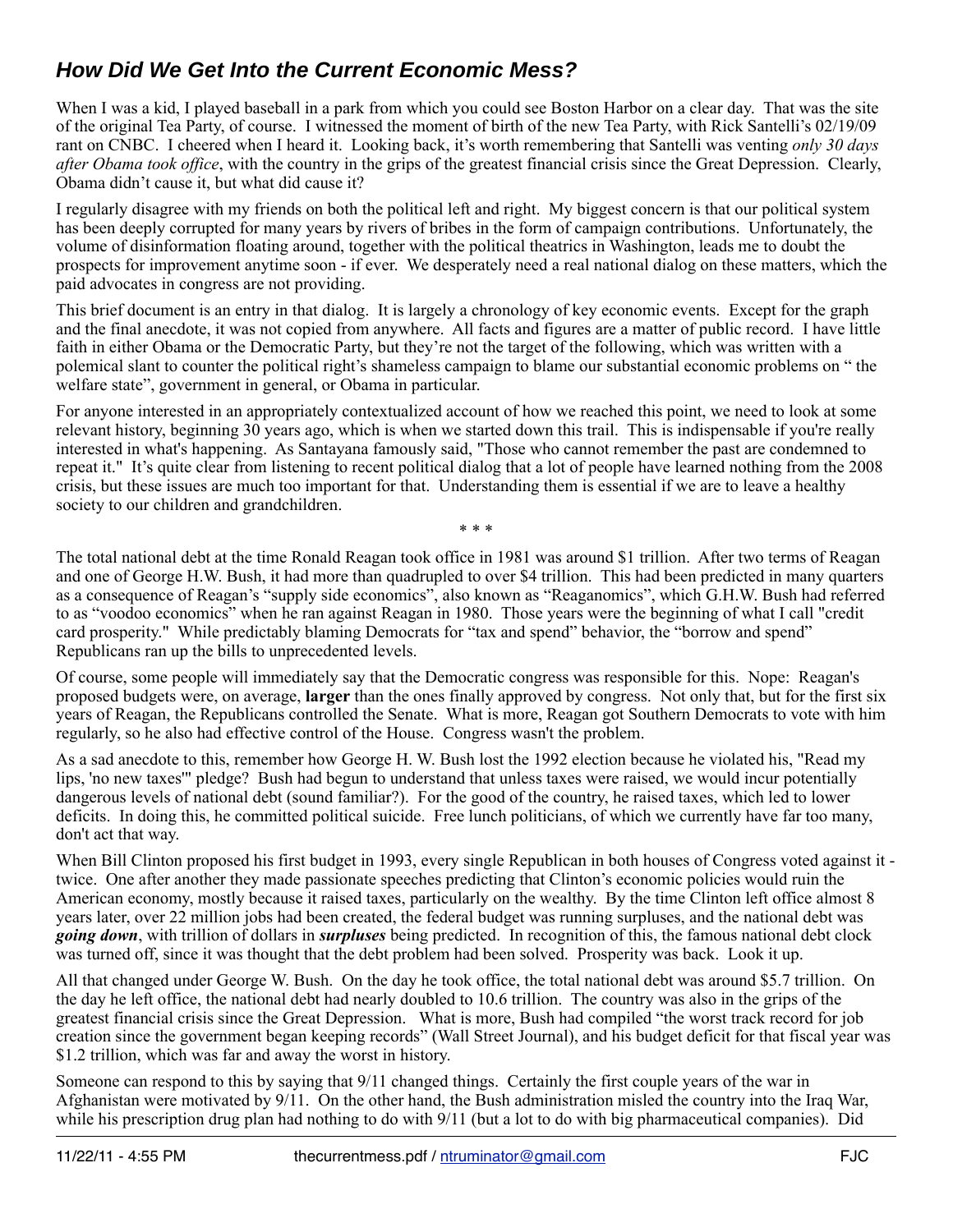Bush raise taxes to pay for these? No, he gave two rounds of massive tax cuts to the wealthiest among us, all of which was put on the national credit card. And where are all the jobs that this \$1.7 trillion in tax cuts were supposed to create?

If anyone doubts the linkage of the Republican supply side economic theory mentioned earlier with the present mess, just remember this comment by former Vice President Dick Cheney: "Ronald Reagan proved that deficits don't matter." That is the essence of free lunch economic theory, and the Bush administration treated it as gospel.

Those on the political right in this country were pretty quiet for eight years about G.W. Bush's spending. Of course, they keep chanting the same slogans about waste, fraud, and abuse in government, as if it was all caused by Democrats. But have you heard Republicans demanding cuts from the \$700 billion per year "defense" budget? Of course not - military contractors faithfully make large campaign contributions to those who support this immense level of spending. But ask yourself - do we really need to spend almost as much money every year on the military as the rest of the world combined? Do we expect all of them to gang up on us? Here's a chart that compares U.S. military expenditures (in orange) to the next 14 largest military spenders.



This goes way beyond any credible defense needs. President Eisenhower (who is quite underrated) warned us about the dangers of the "military-industrial complex" in his farewell address. His fears have been realized by an immense, politically powerful industry that owns the Republicans, as well as a number of Democrats, in Washington. That's why they won't cut the military budget. They'd rather cut earned benefits for people who don't contribute significantly to their campaigns.

One of the best ideas I've heard in years is to require politicians to wear NASCAR suits, with the logos of all their sponsors (donors) showing clearly on them. That way we'll know just by looking at them who they are really working for - and it's not average folks. And by the way, Obama would be wearing a lot of Wall Street logos on his suit, which should be remembered not only by those who call him a socialist but by those who see him as a champion of the working and middle classes.

Now let's add another important dimension to the picture as it stood the day Obama took office.

In the near financial collapse of 2008, the Bush administration (with our tax money, of course) bailed out the banks to save them from the consequences of their own gambling debts (heads they win, tails we lose). This occurred in the wake of the deregulation of the financial services industry, which was driven primarily by Republican ideology ("government needs to get out of the way of business"), although plenty of Democrats were also bought by corporate money. This allowed Wall Street to run the biggest scam in history by building an empire of fantasy finance that was as unstable as a palace of cards. When this fraud was combined with the mounting federal debt problems, things went to hell in a hurry, partly because the government had to pay out mountains of unemployment benefits to those dislocated by the collapse. So, how many of those on Wall Street who were behind this fraud are now in jail

because of what they did? None. If you steal a couple hundred dollars from a convenience store, you will be put in jail when you're caught. If you run a multi-trillion dollar scam, you can just make large campaign contributions and it becomes de facto legal. Money not only talks in politics, it conducts a loud, uninterrupted monologue - and that's our biggest problem.

For those seeking some real understanding of what happened with the national debt, a good starter is "The Triumph of Politics" (1987) by David Stockman, who served the Reagan Administration as Director of the Office of Management and Budget from 1981 to 1985. If you read it, you will learn how our current financial mess began 30 years ago. Stockman has also been appearing on talk shows recently and his assessment of the current situation is more illuminative than anything else you'll hear on TV. A major goal of the Reaganites was to "starve" the government. They succeeded. Are they taking credit for achieving their goal? Of course not, they're blaming it on Democrats and "the welfare state." This is all part of what I call "the self-serving mythology of the looting class."

For a quick, but enlightening, introduction to what happened with the housing collapse and the subsequent bank bailout, see the movie "Inside Job" (2010). If you watch it, make sure you understand the following from it 1) how home loans